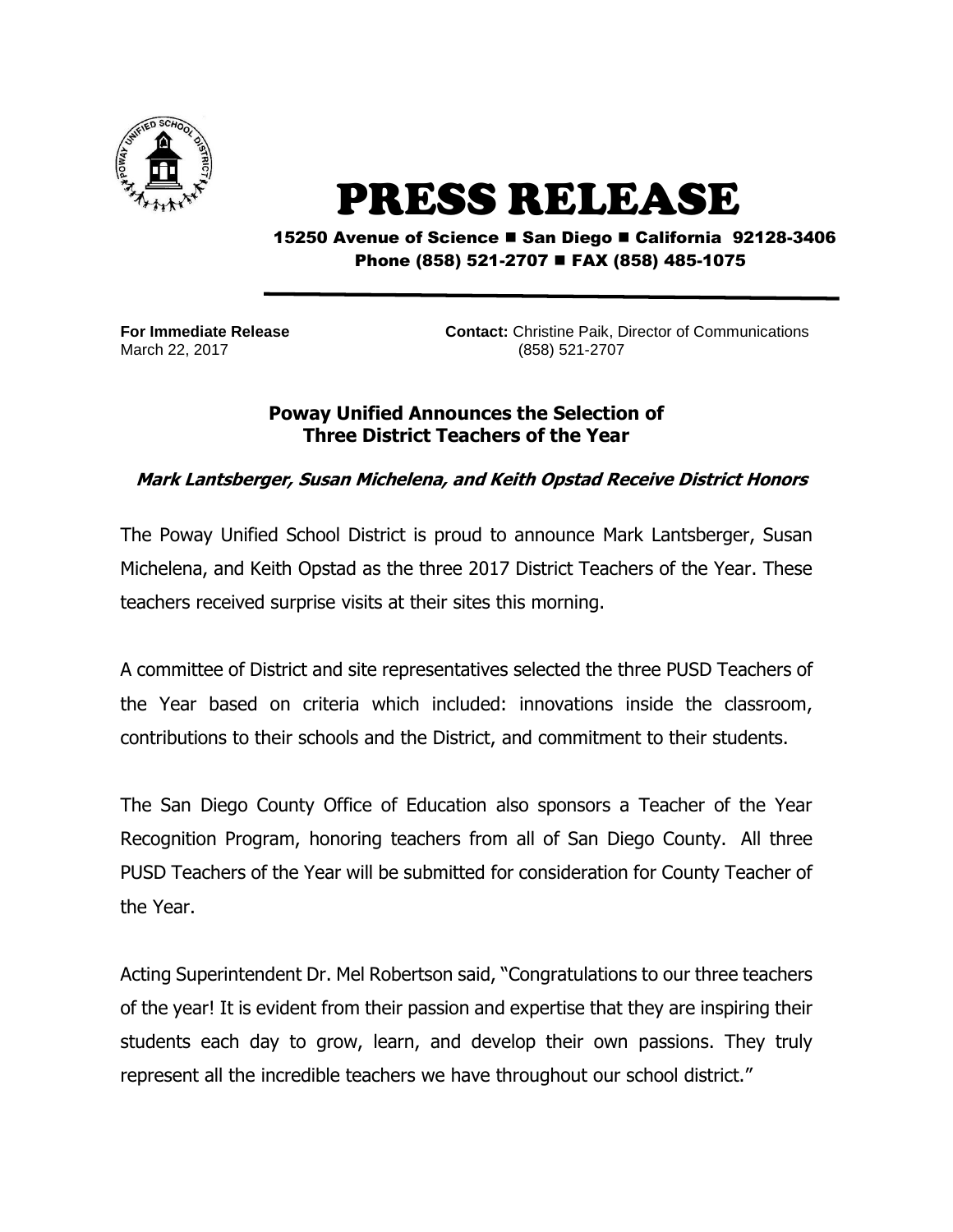

**Mark Lantsberger,** a 20-year teaching veteran, is a computer science teacher at Del Norte High School. Mark developed his curriculum from scratch, giving students insight and a deeper understanding of both "C" and "JAVA" programming languages. His computer science club students developed an app that was recognized by Apple, and he also advises a new club "Girls in Computing," to encourage more young women to pursue computer science. In addition to coding, Mark incorporates current social and ethical topics related to computer science and computing into his classes. He also tells stories and acts out abstract concepts in entertaining ways to aid his students' understanding.

Mark acknowledges his unique appearance, explaining that he uses it to encourage his students and fellow educators to "think outside the box" in their approach to learning. The husband of an active duty member of the U.S. Navy, Mark has traveled the world, bringing his broad experiences into the classroom.

One of Mark's greatest achievements is the long term mentoring relationship he has developed with his students into adulthood. Some of his former students now work at Microsoft, Amazon, Google, and have even become CEOs of their own software companies.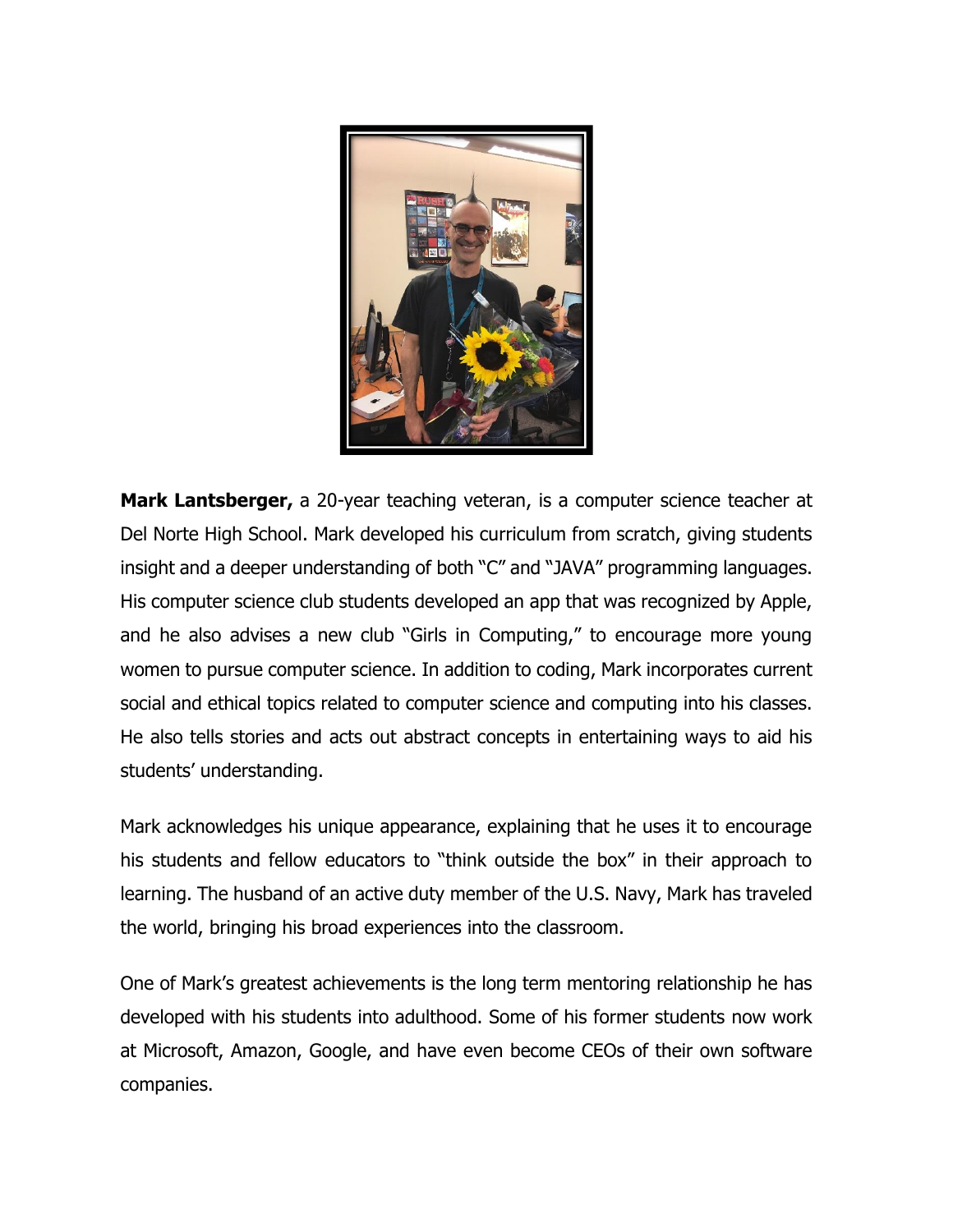

**Susan Michelena** has been teaching for 25 years in PUSD. Susan is a social studies teacher at Rancho Bernardo High School. From Advanced Placement U.S. History to Online Civics classes, Susan says one of her greatest accomplishments is teaching the values of American democracy and the principles of the Constitution that shape future public servants and leaders. She is proud that her students have gone on to serve their communities, in fields such as the military and public education.

Susan incorporates current events as well as active history lessons to simulate events such as the Stock Market Crash of 1929, World War II, experiencing Ellis Island, and a presidential campaign. As a C-SPAN teacher-fellow, she was recognized for her innovative methods of integrating those programs into the classroom. As part of the PBS Digital Innovators of 2016, Susan participated in a nationwide program that introduces teachers to new ways of implementing technology into the classroom.

Susan's classes are focused on the values of diversity, tolerance, and a strong work ethic. In every class, she strives to teach students the responsibilities and rights of citizenship as well as the struggle of many in this country to achieve those rights.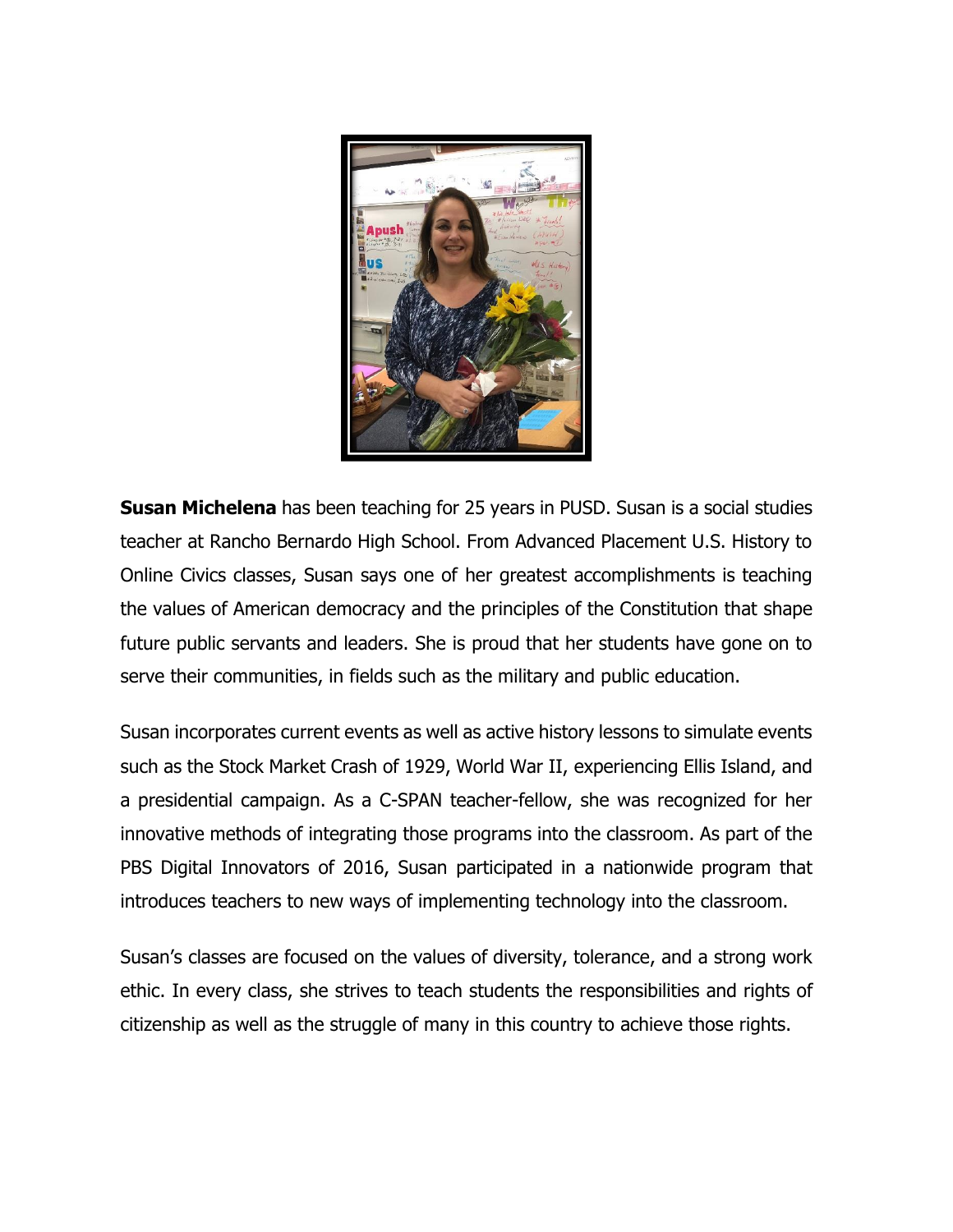

**Keith Opstad**, art teacher at Westview High School, has been teaching for 22 years in the Poway Unified School District. Keith is a strong advocate for the visual arts both in the District and San Diego County. His students consistently produce artwork of the highest caliber, winning top awards and scholarships at the San Diego Museum of Art, California Center for the Arts, and Scholastic Arts and Writing, to name a few.

An outstanding arts educator, Keith can transform students who have never even held a paintbrush, into creative, passionate artists. In addition to teaching art techniques and style, Keith also teaches his students the business aspect of art, so they don't have to be "starving artists." His colleagues are regular patrons and commission custom pieces from his students. Keith's students' Homecoming speed paintings are an annual highlight on the Westview campus.

Keith's impact on the arts community extends beyond his school. He was one of the first online teachers in the District, which resulted in him presenting to the U.S. Department of Education. During the summer, he employs former PUSD students to create large murals in the community. He also volunteers his time and expertise with the City of San Diego Arts & Culture Council.